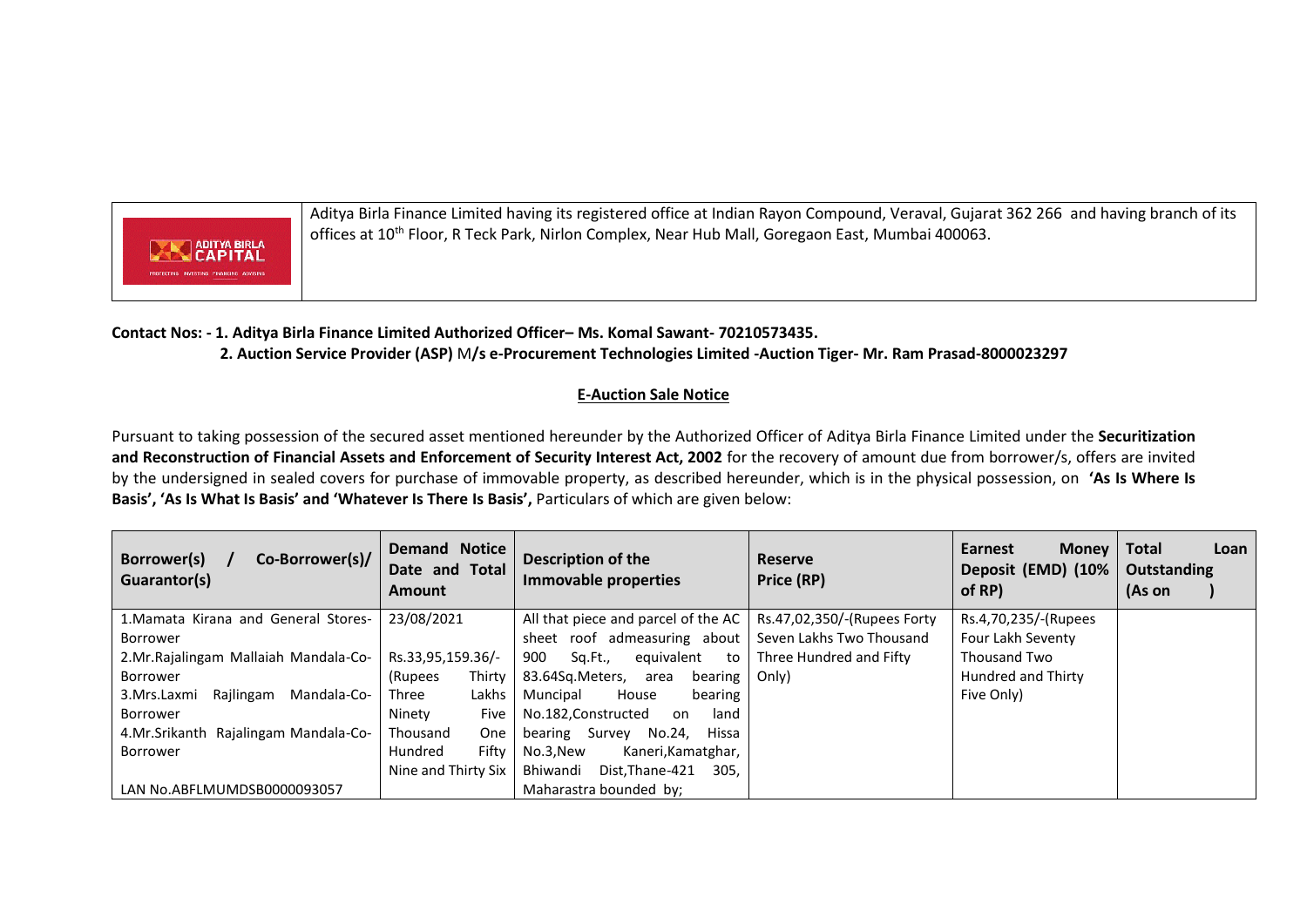| Paisa only) as on | : Public<br>On or Towards East by |  |  |
|-------------------|-----------------------------------|--|--|
| 21/08/2021        | Road                              |  |  |
|                   | On or Towards West by<br>: Galli  |  |  |
|                   | On or Towards North by :          |  |  |
|                   | Property of Shankar Kusuma        |  |  |
|                   | On or Towards South by :          |  |  |
|                   | Property of Kadiganti Lingayya    |  |  |
|                   |                                   |  |  |

**The Terms and Conditions of the E-Auction are as under:** 

- **1.** E-Auction is being held on "AS IS WHERE IS BASIS", "AS IS WHAT IS BASIS", and "WHATEVER IS THERE IS BASIS" and will be conducted ''Online". The Auction will be conducted through the ABHFL approved auction service provider **"M/s e-Procurement Technologies Limited -Auction Tiger B-704- 05, Wall Street - II, Opp. Orient Club,Nr. Gujarat College, Ellis Bridge, Ahmedabad - 380006 Gujarat (India) Help Line Nos. 079- 61200559/837/842/881/880 Help Line E-mail id: [support@auctiontiger.net](mailto:support@auctiontiger.net) through the web portal [https://sarfaesi.auctiontiger.net](https://sarfaesi.auctiontiger.net/) "**
- 2. **Last Date of Submission of Tender/Sealed Bid/Offer** in the prescribed tender forms along with EMD and KYC is **28/04/2022 up to 5:00 PM** at the Branch Office address mentioned herein above. Tenders that are not filled up or tenders received beyond last date will be considered as invalid tender and shall accordingly be rejected. No interest shall be paid on the EMD.
- 3. **Date of E-Auction** for Property is **30/04/2022** at the web portal [https://sarfaesi.auctiontiger.net](https://sarfaesi.auctiontiger.net/) from **11:00 AM to 1:00 PM with unlimited extensions of 5 Minutes each.**
- 4. The tender/Sealed Bid/offer will be opened in the presence of the Authorized Officer.
- 5. **Date of Inspection of the Immovable Property** is **on 19/04/2022** between **11.00 AM** to **04.00 PM**.
- 6. The Earnest Money Deposit (EMD) of the successful bidder shall be retained towards part sale consideration and the EMD of unsuccessful bidders shall be refunded. The Earnest Money Deposit shall not bear any interest. The successful bidder shall have to deposit 25% of the sale price, adjusting the EMD already paid, immediately after the acceptance of bid price by the Authorized Officer and the balance 75% of the sale price on or before 15th day of sale or within such extended period as agreed upon in writing by and solely at the discretion of the Authorized Officer. In case of default in payment by the successful bidder, the amount already deposited by the offer shall be liable to be forfeited and property shall be put to re-auction and the defaulting borrower shall have no claim/ right in respect of property/ amount.
- 7. The purchaser shall bear the applicable stamp duties/ additional stamp duty/ transfer charges, fee etc. and also all the statutory/ non-statutory dues, taxes, rates, assessment charges, fees etc. owing to anybody.
- 8. The Authorized Officer, who is not bound to accept the highest offer, has the absolute right to accept or reject any or all offer(s) or adjourn/ postpone/ cancel the e-Auction without assigning any reason thereof.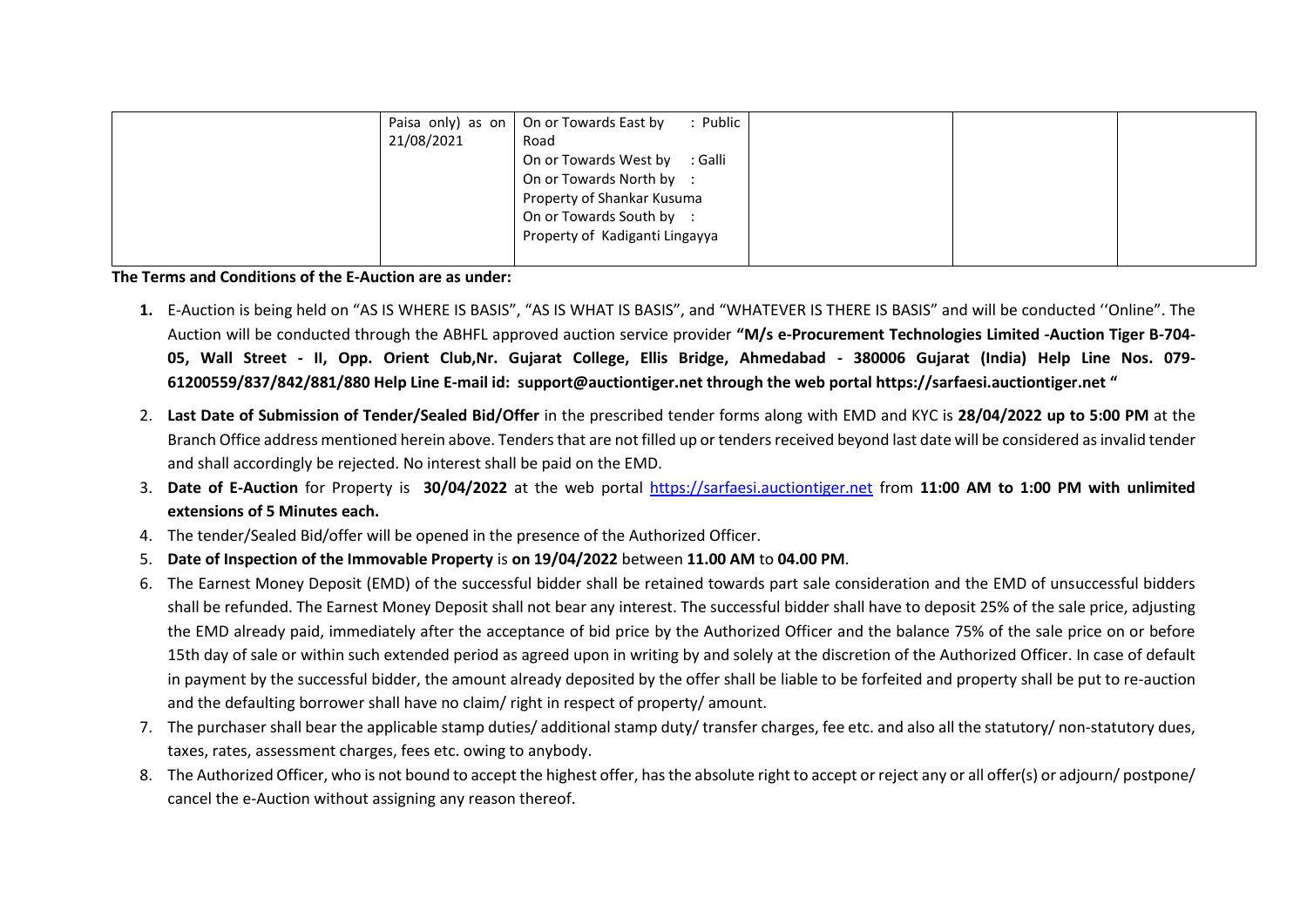- 9. The tenderer/online bidder hereby agrees that once he/she has formally registered a qualified tender before authorized officer will have to express their interest to participate through the E-auction bidding platform, by submitting this document. It shall be the tenderer's/online bidder's sole responsibility to procure his/her login id and password from auction service provider
- 10. Further interest will be charged as applicable, as per the Loan Agreement on the amount outstanding in the notice and incidental expenses, costs, etc., is due and payable till its realization.
- 11. The notice is hereby given to the Borrower/s and Guarantor/s they can bring the intending buyers/purchasers for purchasing the immovable property as described herein above, as per the particulars of terms and Conditions of Sale.
- 12. **The Borrower(s)/Co-Borrower(s)/Guarantor(s) are hereby given 30 DAYS SALE NOTICE UNDER THE SARFAESI ACT, 2002** to pay the sum mentioned as above before the date of Auction failing which the immovable property will be auctioned and balance, if any, will be recovered with interest and costs. If the Borrower pays the amount due to Aditya Birla Finance Ltd, in full before the date of sale, auction is liable to be stopped.
- 13. The detail terms and conditions of the auction sale are incorporated in the prescribed tender form. Tender forms are available at the above mentioned Zonal/Branch office.
- 14. The immovable property will be sold to the highest tenderer/Bidder in E- Auction. The Authorized Officer reserves the absolute discretion to allow inter se bidding with minimum Bid increment amount. The Property as mentioned will not be sold below Reserve Price.
- 15. The Tenderer(s) / Offerer(s) / Prospective Bidder(s) / Purchaser(s) are hereby notified that the secured asset will be sold with the Encumbrances and dues payable to Statutory Authority (if any) and are also requested, in their own interest, to satisfy himself / themselves/ itself with regard to the above and other relevant details pertaining to the above mentioned secured asset before submitting the tenders.
- 16. Aditya Birla Finance Ltd **is not responsible for any liabilities whatsoever pending upon the property as mentioned above**. **The Property shall be auctioned on 'As Is Where Is Basis', 'As Is What Is Basis' and 'Whatever Is There Is Basis'.**
- 17. The Total Loan Outstanding amount is not the loan foreclosure amount. All other charges (if any) shall be calculated at the time of closure of the loan.
- 18. The Demand Draft Should be made in favor of **'Aditya Birla Finance Limited'.**
- 19. Wherever applicable, its responsibility of auction purchaser to deduct Tax at Source (TDS) @ 1% of the total sale consideration on behalf of the resident owner on the transfer of immovable property having consideration equal to ₹ 50 lacs and above and deposit the same with appropriate authority u/s 194 IA of Income Tax act.
- 20. The sale certificate shall be issued after receipt of entire sale consideration and confirmation of sale by secured creditor. The sale certificate shall be issued in the name of the successful bidder. No request for change of name in the sale certificate other than the person who submitted the bid/participated in the e Auction will be entertained.
- 21. Special Instructions: Bidding in the last moment should be avoided. Neither the Company nor Service provider will be responsible for any technical lapse/ power or internet failure etc. in order to avoid such contingent situations bidders are requested to ensure that they are technically well